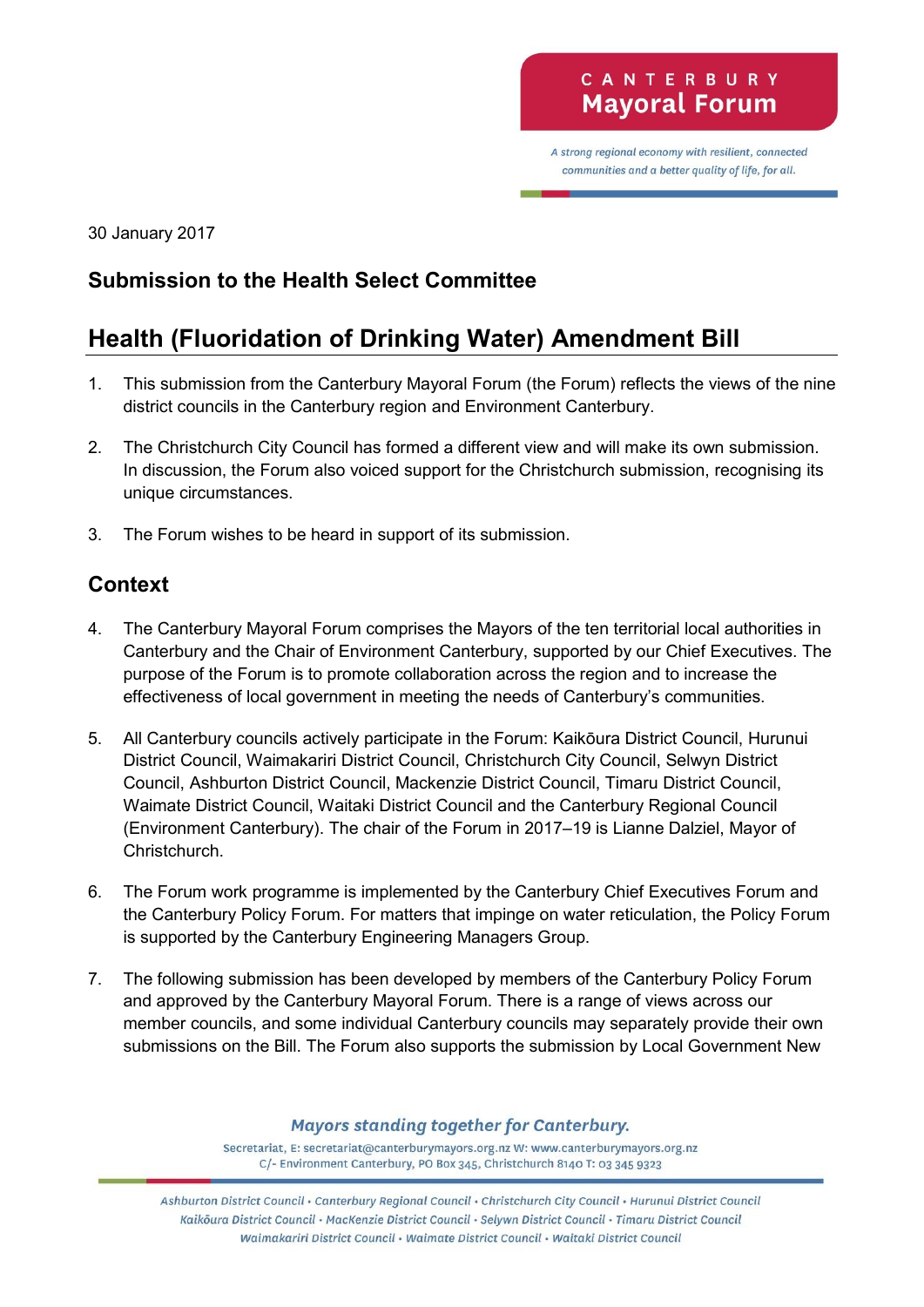Zealand. This submission is not intended to replace or detract from any of those. However, this submission has the support of the nine district councils in Canterbury and Environment Canterbury.

### **General comments**

- 8. The provision of water supplies to communities is a core network infrastructure service for Territorial Authorities (TAs) under section 11A of the Local Government Act 2002 (LGA). The Bill provides for some aspects of the management of drinking water (fluoridation) to be administered by District Health Boards (DHBs), while other public health issues for drinking water remain with TAs (bacteria and protozoal compliance).
- 9. A council's role and obligations under the LGA in relation to water is that it is required from time to time to assess water services (which includes water supply and wastewater services) and other sanitary services (s125) and it also has an obligation to maintain water services that it already provides to the community (s130).
- 10. As a drinking water supplier under Part 2A of the Health Act 1956, Councils also have obligations, including to:
	- take all practicable steps to ensure that an adequate supply of drinking water is provided
	- take reasonable steps to contribute to the protection from contamination of the source of drinking water and to test new sources
	- take all practicable steps to comply with and monitor drinking-water standards
	- take reasonable steps to supply wholesome drinking water and investigate complaints
	- detect and assess public health risks generally
	- prepare and implement public health risk assessment plans in relation to the supply of water
	- take remedial action if a breach of the drinking-water standards is detected.

## **Specific points of submission**

11. Canterbury councils are generally in support of the policy intent of the Bill, however there are concerns that the Bill, as currently drafted, does not fully meet the policy intent, and does not adequately address all issues relevant to the fluoridation of drinking water.

#### **Consistency of decision making**

12. As there are three DHBs in the Canterbury region (Canterbury DHB, South Canterbury DHB and the Southern DHB which covers all of the Waitaki district, including the parts of Waitaki district within the Canterbury region), there is a possibility that decisions on fluoridation may not be applied consistently between the three DHBs across council water supplies.

#### **Decision-making responsibilities**

13. The policy intent of the Bill is to 'replace territorial local authorities' decision-making responsibilities about fluoridation of drinking water' and to transfer the decision-making to DHBs. This suggests there will not be any decision-making power left for TAs.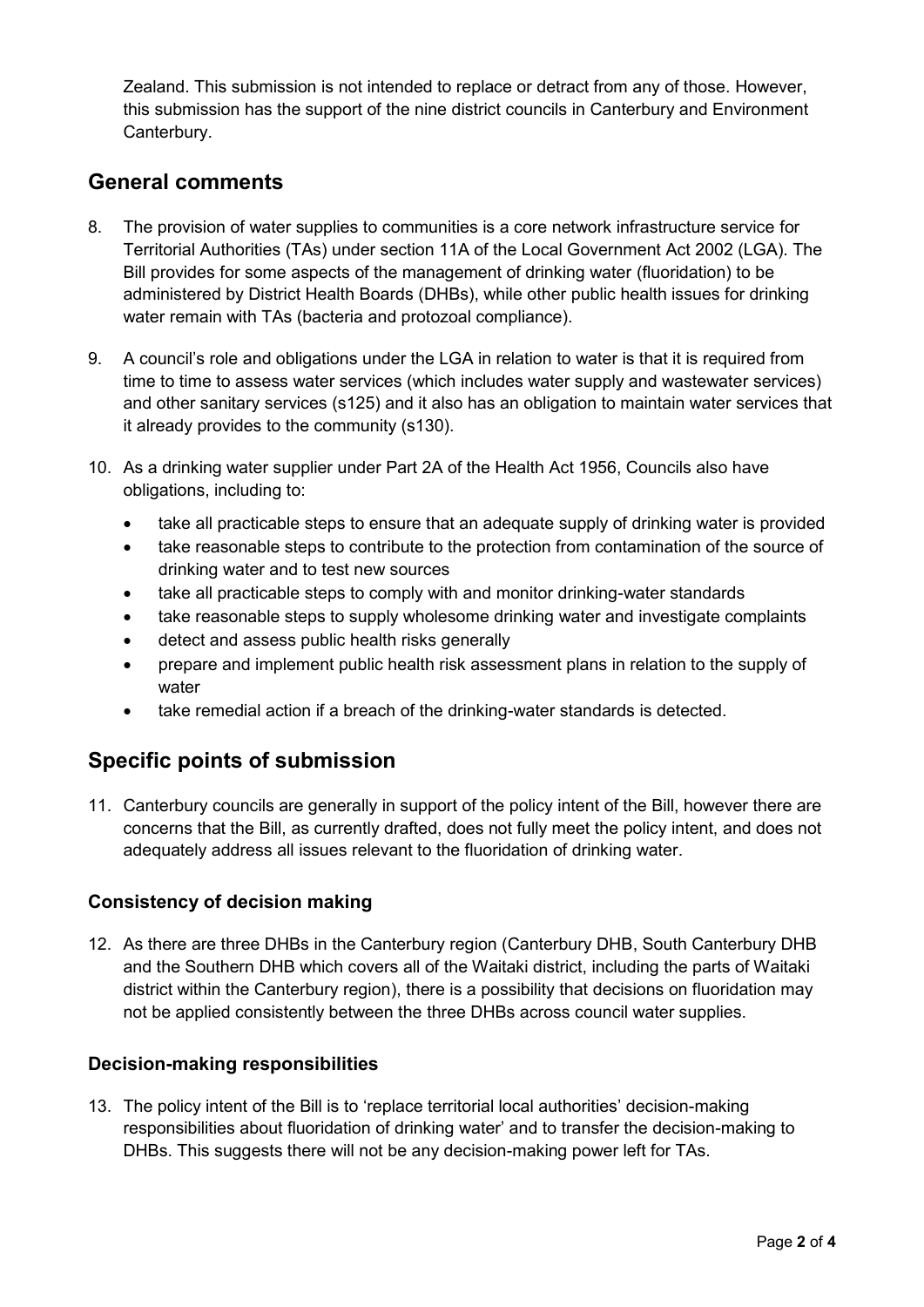- 14. However, while section 5 of the Bill (the amendment to section 69A) empowers DHBs to make directions to local authorities to fluoridate or not fluoridate their drinking water, DHBs are not **required** to make directions (or not) on fluoridation, and there is no clear statement that TAs are not able to make decisions on fluoridation. Therefore it appears that if the DHB does not elect to use the Bill's new power, the relevant council will remain the decision-maker.
- 15. If the decision-making ability is removed from TAs an express statement to this effect should be made in the Bill. The Bill should also require the decision-maker to give clear direction to councils on whether fluoride should or should not be added to their water supplies. In light of the submission on funding below, this decision-making may need to occur over a number of years.
- 16. There are mixed views from Canterbury councils about which agency should be the decisionmaker on this issue (including the status quo, DHBs, or the Director-General of Health) although the majority agree with councils no longer being the decision-maker. National leadership is required in relation to decisions on the fluoridation of drinking water. However it should also be noted that shifting responsibility to DHBs will not rule out a series of locally fought campaigns over fluoride, which could influence DHBs to reverse their decisions.

#### **Funding fluoridation**

- 17. The Cabinet paper proposal requires local authorities to continue to meet the direct costs of fluoridation for both existing and new schemes. This means that a TA will be required to fund and implement a decision it did not make. However the current drafting of the Bill does not make this clear. Where a decision is made by a DHB to fluoridate, the TA will then be forced to pass on the costs to ratepayers without having any control over the decision. This raises questions about consultation on funding with its community. This type of expense has to be planned for, and would usually be consulted on as part of a council's long term plan (and then annual plan).
- 18. To avoid these issues the Forum considers the decision-maker should be responsible for funding the costs associated with its decision to fluoridate the water supply. All councils in the Canterbury region are of a common mind on this point.
- 19. While the Government formerly provided funding assistance for water fluoridation through the Sanitary Works Subsidy Scheme, that scheme has now closed. Although the Ministry of Health website indicates some funding may be available to assist with the set-up costs of fluoridating local drinking-water supplies, there is a number of 'rules' around this possible funding and it appears it would not be available to larger councils that may be required to fluoridate.
- 20. Additionally, the Bill does not take into account the cost-effectiveness obligations of the LGA in relation to multiple smaller drinking water schemes (section 131 of the LGA uses a population of 200 persons to define small water supplies). Within the Canterbury region, individual Councils have a number of water supplies, ranging from four to 70 separate drinking water facilities.

#### **Consultation**

21. Decisions related to fresh water in Canterbury are important to our councils. One example is the Canterbury Water Management Strategy (CWMS), which is a collaborative framework for